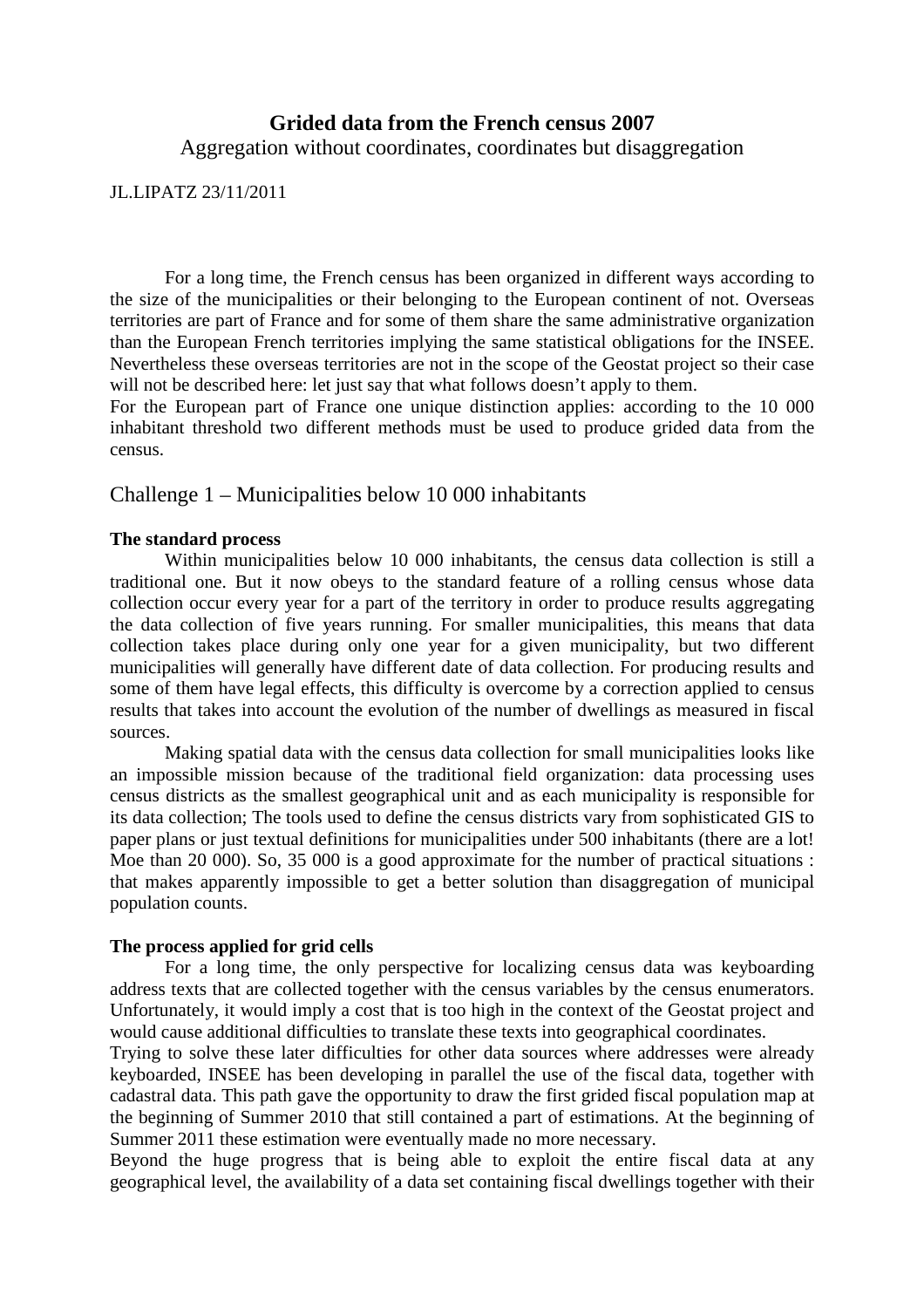geographical coordinates offers an opportunity of geolocalizing the census data too. Individual match between census data and fiscal data based on some kind of identifier is not allowed either for legal or for technical reason. But the two data sets contain information describing the same people living in the same physical buildings and the improvement of an address register is fully allowed. Common information is not a lot: essentially the municipality of the residence, the date of birth and the place of birth (with some restrictions), but for each person in the census data set it is possible to find a limited number of possible locations taken from the fiscal source and to choose the most likely one. This was done the following way:

 Step 1: Match the census data set and the fiscal data set (at same date) at individual level, using the municipality of residence, the date and place of birth. The match with the place of birth is allowed to be fuzzy: it can be no match at all or just a match on the d*épartment* (NUTS3).

In a lot of cases there will be several possible matches. Each of one is given a score according to the quality of the match of the place of birth and according to the characteristics of the residence as known in the fiscal data (principal/secondary…).

 Step 2: For each building in the census data set, aggregate the individual scores at cadastral parcel and street level as they are provided by the fiscal data set.

 Step 3: Choose the best possibility. High scores provide better candidates, but this is not enough to decide between two equal score values and is sometimes misleading. An important feature of the census is used to control the selection: a census enumerator doesn't collect his census district in a pure random way. He has to search all over the district in some systematic way to be sure he is not forgetting some place. So records that are close in the data set should be close geographically too. This rule is applied to get the resulting census data set with locations as clustered as possible. In some cases it invalidates a match even if there is no other alternative match.

 Step 4: Interpolate the unmatched census buildings. Again the proximity rule is used. An unmatched building that is between two that are matched and are located in the same street is very likely to be physically between the later two. But in some cases more rough location are computed: location of the neighbouring record in the census dataset or an average position. But these later cases are rather rare and actually more frequent in very small municipalities where the generated absolute error will be negligible. Actually, aggregation at the building level provides the conclusive trick because only one person matched locates the whole building he lives in. So the overall results are generally excellent. Most of the problems occur because the collected data for the census is incorrect or missing.

| Match at building level            | 97.4 %  |
|------------------------------------|---------|
| Located using interpolation        | 2 %     |
| Located using approximate location | $0.6\%$ |

*Département de la Vienne* 

*Results of geolocalizing the census.* 

 Step 5: Convert coordinates to the LAEA projection system, truncate coordinates to multiple of 1000m and aggregate the individuals into population for each grid cell of each municipality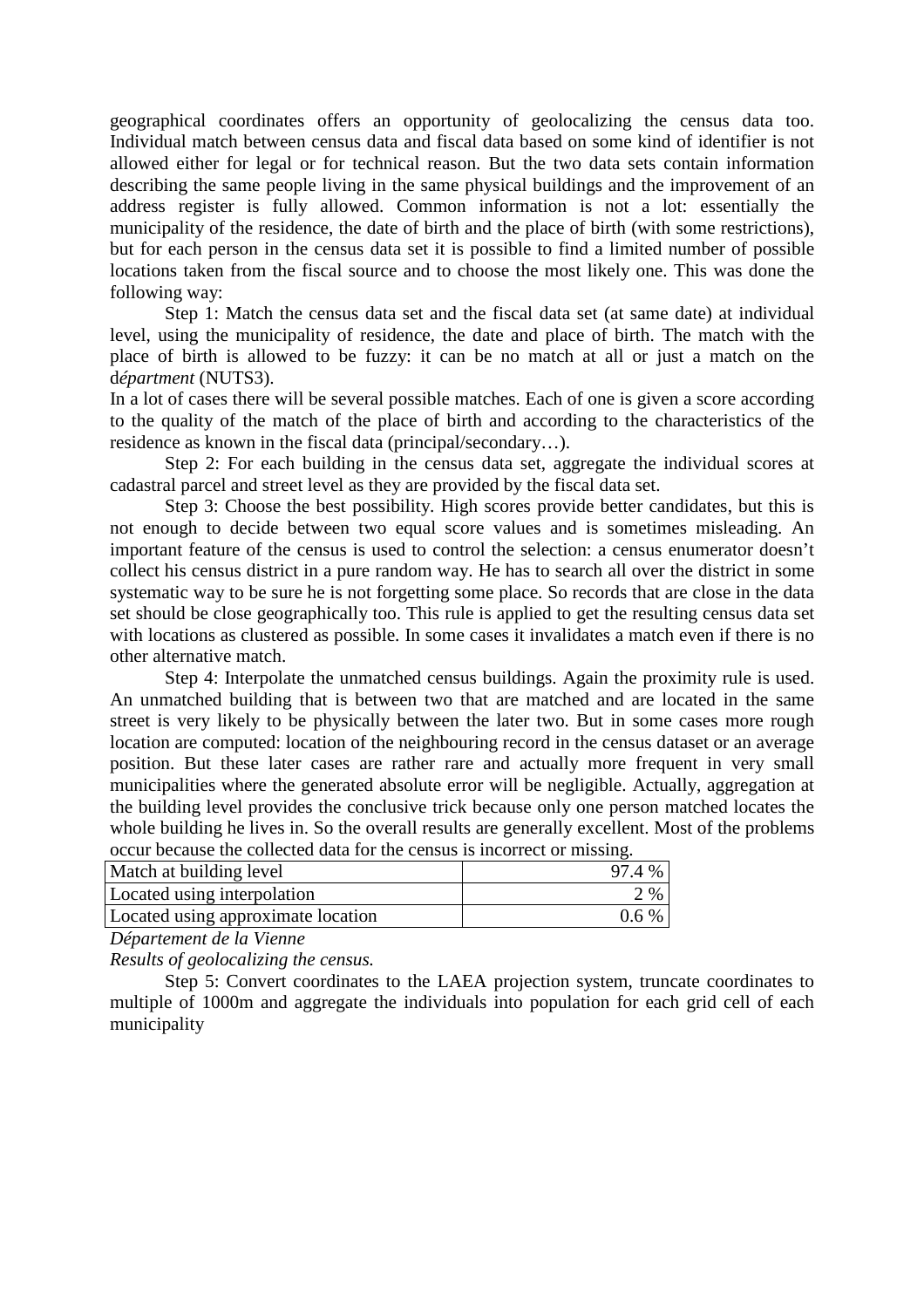

*Example 1: Hamlet of Lombardie, small part from the municipality of Curzay sur Vonne (65 inhabitants)* 

*Census dwellings are green and blue (when interpolated) spots. Fiscal locations are the black squares, mostly under the coloured spots. Grid cells are 100 m wide; the red building shapes come from the cadastral register.* 

*Almost every one is correctly located, including the writer of this paper whose place of birth was not keyboarded correctly and a student who is recorded in different municipalities in the two data sources*

Note: The previous process applies to every municipality below 10 000 inhabitants except two ones: *Ile de Sein* et *Ile Molène*. These ones are not covered by fiscal data for historical reasons: they were exempted from the housing tax because they are small islands in Brittany difficult to access. Their grid cells are left blank in the resulting data set. Both of them have a population of about 200 inhabitants.

### **The time issue**

When making results for the year 2007, five years of data collection are actually used : from 2005 to 2009 in order to gather every municipality. Associated fiscal data comes from the same reference year to improve the match and the overall result will keep on being heterogeneous relatively to the time question. But it is the same in the standard results of the French census which fortunately contain very few things at sub city level for small municipalities. It means that any census based population estimation is unable to estimate correctly a sub municipality area built in 2006 for a municipality collected in 2005 and will wrongly take into account an area built in 2008 for a municipality collected in 2009.

### Challenge 2 – Municipalities above 10 000 inhabitants

### **The standard process**

Within municipalities above 10 000 inhabitants, INSEE is fully responsible for the physical organization of the data collection. This unifies the geographical infrastructures that are used, but it is now necessary to tackle two difficulties: data collection occurs every year but involves a sample of the population (roughly 8 %) and standard results are made gathering the collection of five years running.

There are two kinds of population: people living in ordinary dwellings and people living within communities. For the later kind there is no special difficulty for estimations because they don't obey to a sample. The question of coping with the sampling only applies to ordinary dwellings.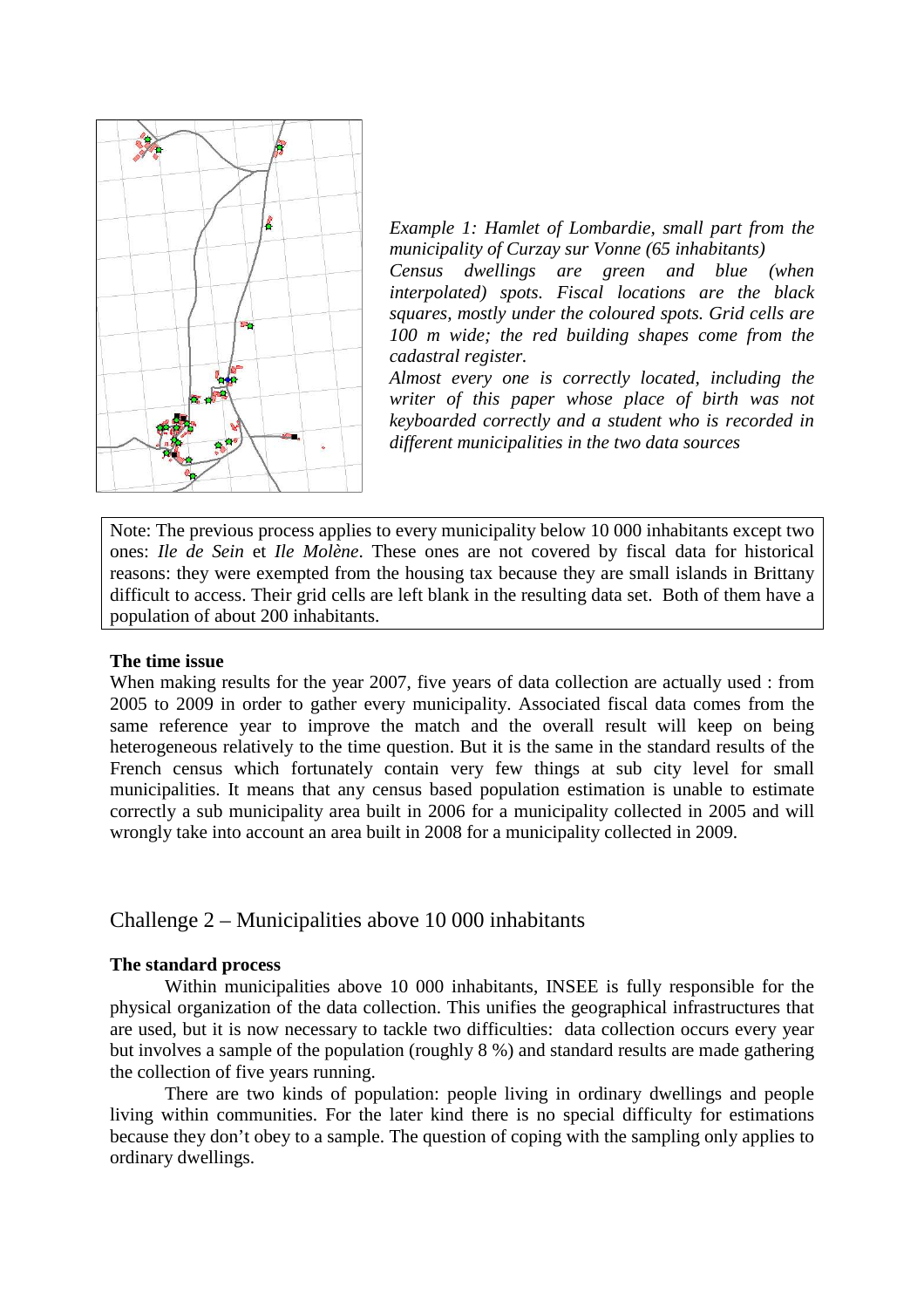The basis for this sampling is an address register maintained by the INSEE itself that doesn't contain so much information: only a number of apartments and spatial coordinates. In the standard processing of the census data collection, the first information is used to correct the result of the data collection. The final number of apartments is forced to fit to the one contained in the register for any zone starting from the smallest standard output areas used for census dissemination (IRIS).

The coordinates that are in the address register are written back in the resulting census file together with the weights resulting both from the sampling and from the correction by the number of apartments in the register. These variables could be used to estimate any quantity from the census provided that the area where the estimation is done is larger enough to contain enough collected addresses to guarantee the accuracy of the computation.

## **The process applied for grid cells**

Unfortunately, the design of the sample used in data collection only guarantees an accurate computation for areas larger than the standard output area (IRIS) and 1km wide grid cells are smaller in most of the cases. Grid cells where no data collection has occurred are very likely to appear and in some cases even large clusters of them.



*Example 2a: Municipality of Porte Vecchio (Corsica).* 

*Large map: blue boundaries are those of municipalities, red ones those of standard output areas (IRIS). Black dots are known addresses in the census register and 1km wide grid cells were painted according to the "naïve" census estimation (sum of the number of people, weighted by the corrected sampling weight).* 

*A large zone (orange) is not covered by the data collection and thus estimated to null. That goes against what says the fiscal data for population distribution (small map : population density estimate using kernel methods in order to highlight the most populated places).*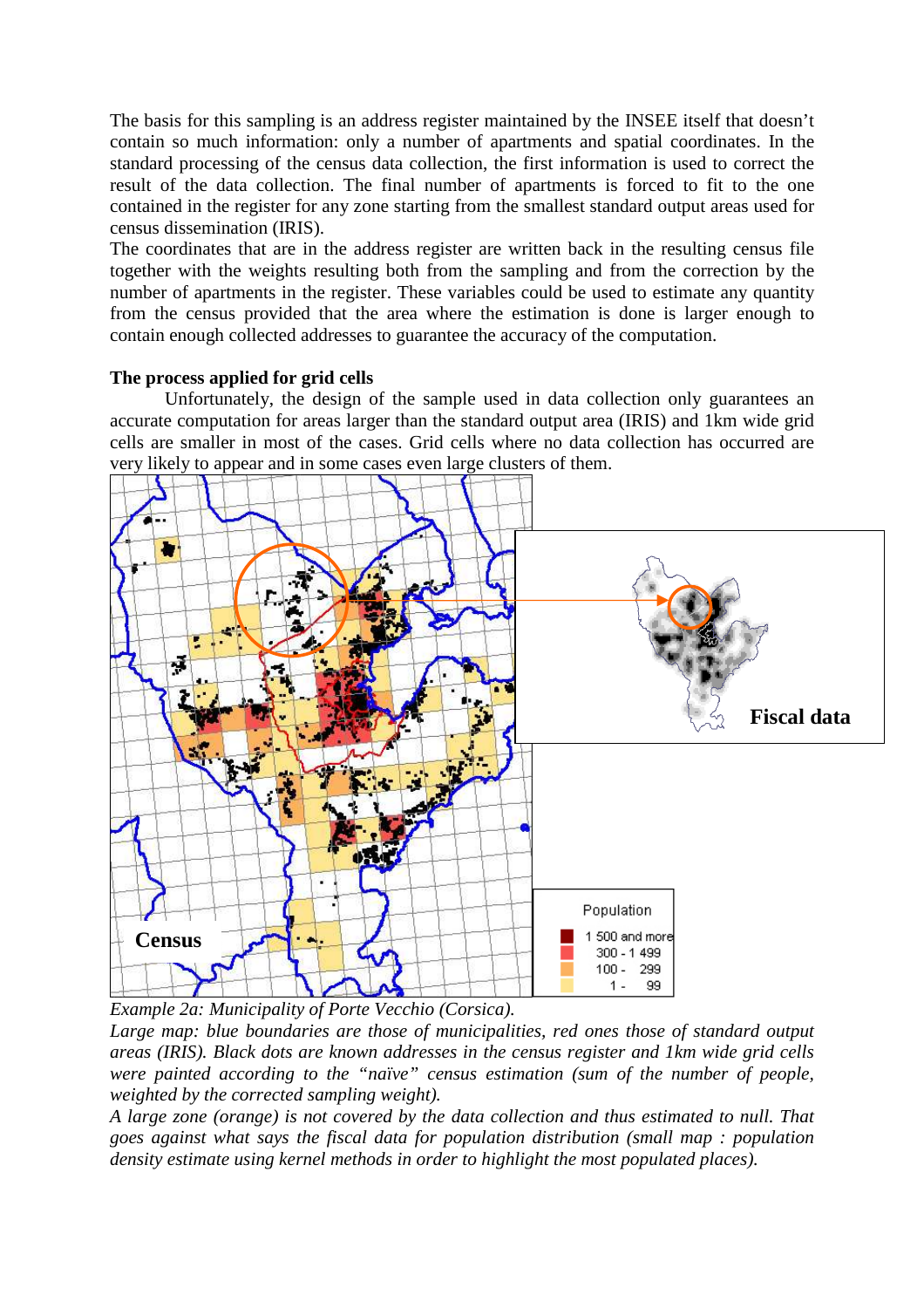To produce correct results for the 1km wide grid a special process has to be applied that gives a more important part to space. Basically the idea is to go through each populated place as know in the census address register and to estimate census variables looking at what happens in the physical neighbourhood of the address. In the general case, INSEE uses an auxiliary data source other than the address register to strengthen the estimation of specific variables. In the case of simple population counts this unnecessary and census data was used alone, for each municipality in turn, in the way described here. That method simplifies the answer to the questions of consistency with census result produced by the standard non-grided process.

 Step 1: for each address contained in the census address register look at the 50 addresses that are physically nearer (in the sense of the simple Cartesian distance between the two points) and were collected by the census. Compute a mean number of persons by apartment for this set and applies it to the number of apartments of the target address to get an estimated number of persons.

 Step 2: the estimated number of persons per address gives an opportunity to compute a population for each existing zoning, starting from the standard output areas and even for the municipality itself. It is very likely that the produced figure will differ from the one that is produced using the standard non-grided process for which a steady dissemination takes place. To avoid any problem of consistency between the two approaches a correction is applied to every figure computed at step 1. The sum of the estimates for each standard output area is forced to fit the figure obtained with the standard non grided process (sum of the number of people for the collected address only, weighted by the corrected sampling weights).

Step 3: Previous steps only apply to ordinary dwellings. People living in communities are simply added to the previous estimates. At the end of the step a data set is available that contains population count for each populated place: address of ordinary apartments or houses and locations of communities.

 Step 4: Convert coordinates to the LAEA projection system, truncate coordinates to multiple of 1000m and aggregate the population counts of the populated places into population for each grid cell of each municipality.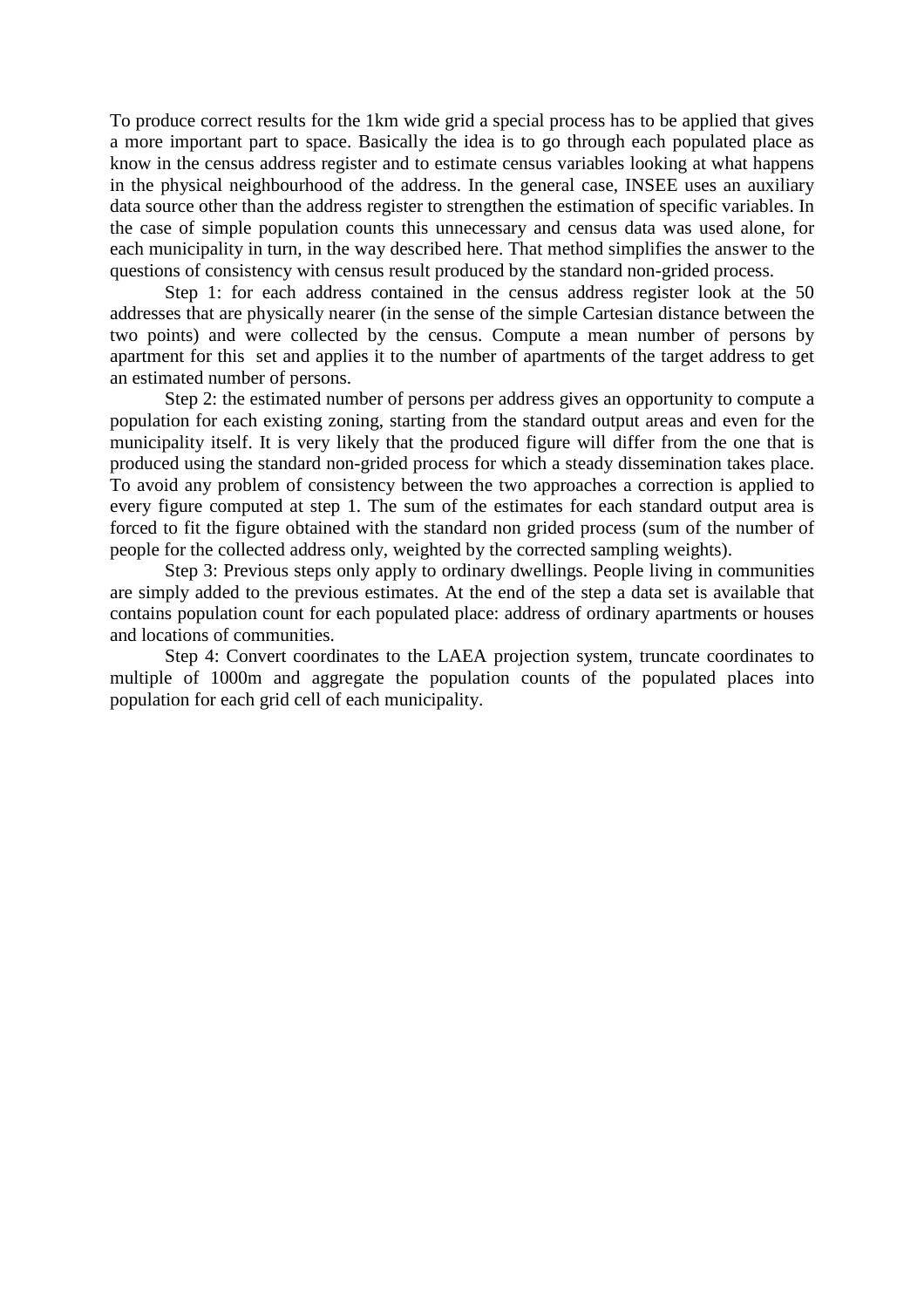

*Example 2b : Municipality of Porte Vecchio (Corsica). Grid cells were painted according to the new population estimation for ordinary dwellings. The small map was obtained with the same computation as for the fiscal data before. The two small maps don't perfectly match but several explanations could be put forward: fiscal data refers to 2009, census estimation refers to 2007 and more over location of people in the two sources may differ for taxation reasons especially in region with a high rate of residences for holidays.* 

# **The time issue**

When making results for the year 2007, five years of data collection are actually used : from 2005 to 2009, because the data collection of only one year is too small to ensure correct accuracy. The time issue is implicitly handled in step 1 by selecting the address register relative to the target year for the estimation. The process only produces population for addresses known as existing during this reference year in the register. Also the addresses collected by the census that contributes to the computation are those present in the register and exclude buildings built and collected after the reference year or collected and demolished before the reference year. This approach is driven by the use of an address register as reference starting point but is not similar to the way estimates are done in the standard nongrided method. Nevertheless it is not supposed to have effects on the estimates bigger than the effect itself of having to estimate from a sample.